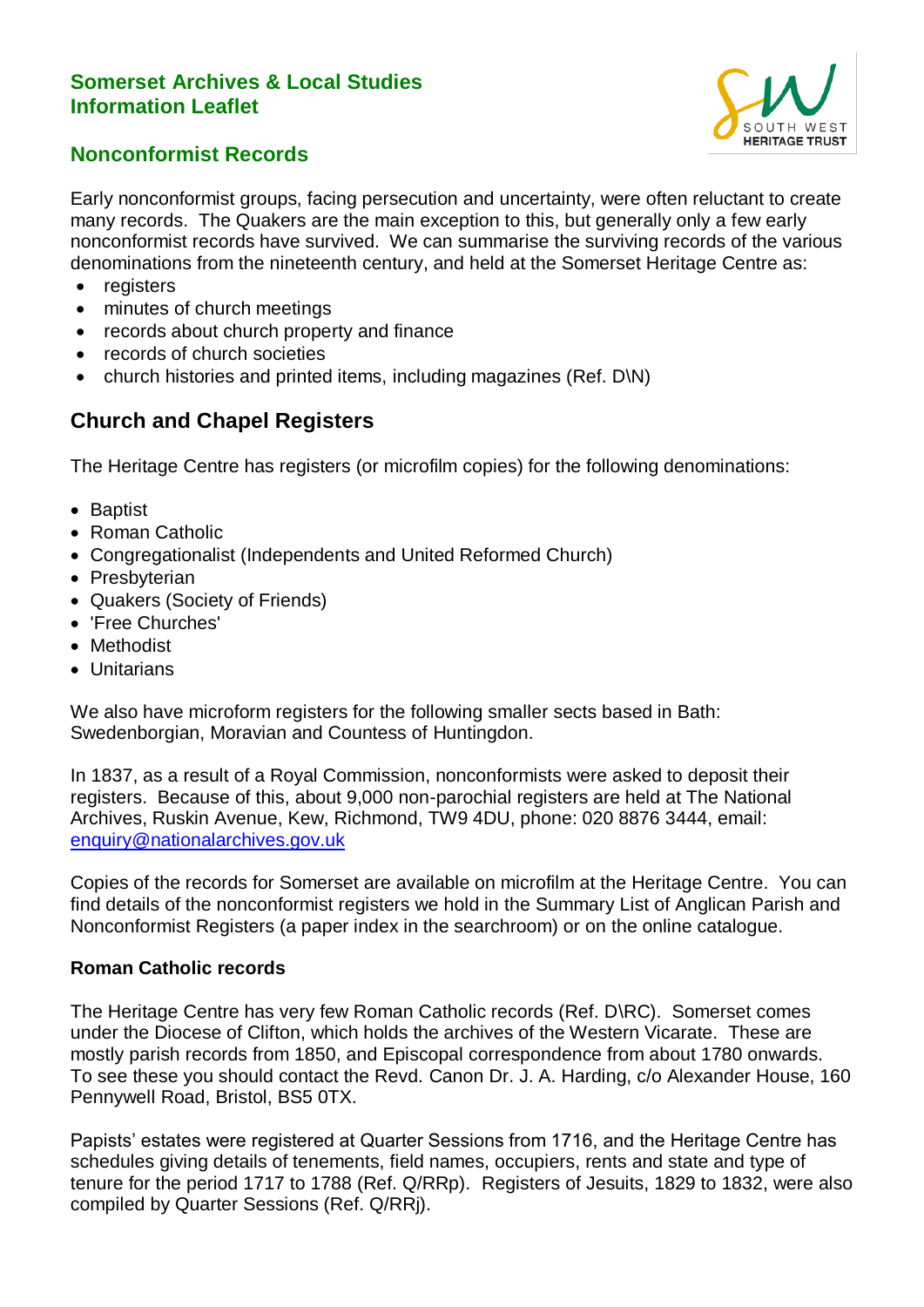# **Other sources for nonconformity**

#### **Quarter Sessions records:**

- After 1689, dissenting congregations had to register their meeting places. You can find relevant records first in the Quarter Sessions records (Ref. Q/RRw). After 1736 applications were made directly to the bishop or archdeacon (Ref. D\D\Rm).
- Quarter Sessions Rolls (Ref. Q/SR) may include references to registers of oaths of allegiance, lists of dissenting meeting houses, licences, indictments, petitions and recognisances.
- Quarter Sessions Order books record case judgements, and can contain presentments for non-attendance at Anglican services, indictments for recusancy, registration of meeting houses from 1689, ecclesiastical returns of chapel registration under the terms of the Places of Religious Worship Act (1812), presentments of people holding conventicles contrary to various statutes of the Clarendon Code, and oaths of allegiance (Ref. Q/SO).
- Other records include sacrament certificates (Ref. Q/RRs); oaths of allegiance (Ref. Q/RRo) and returns on places of worship (Ref. Q/RRw).

#### **Diocesan records:**

- Diocesan Act Books may include lists of Roman Catholic recusants, and lists of charges brought at visitation. (Ref. D\D\Ca)
- Replies from churchwardens in the visitation articles may contain references to nonconformists in the parish. (Ref. D\D\Va)
- There are returns of Dissenters' Meeting Houses for the archdeaconries of Bath, 1830; Taunton, 1792 to 1808, 1809 to 1852; and Wells, 1817, 1830. (Ref. T\PH\GR)

#### **Parish records:**

 Acts passed in 1695 and 1700 stated that dissenters' births had to be reported to clergy and an entry made in parish registers. This was largely ignored, but some registers do include comments.

#### **Printed sources:**

- **Edmund Calamy**; 'Account of the ministers, lecturers, masters and fellows of colleges, and schoolmasters who were ejected or silenced after the Restoration in 1660', (1713), revised 1934. Pages 573 to 624 list people ejected in Somerset, with details of education, beliefs and life. (262.14 on the searchroom Quickref shelves)
- **Edward Dwelly**, 'Somerset non-parochial registers', (1938), (Ref. PAM 1579). This lists non-parochial registers housed with the registrar-general.
- **G. Matthews**, 'Walker revised, being a revision of John Walker's Sufferings of the Clergy during the Grand Rebellion 1642 to 60', (1948). (262.22 on the searchroom Quickref shelves)
- **Michael Mullett**, 'Sources for the history of English Nonconformity 1660 to 1830', (1991). (280.409 MUL on the searchroom library shelves)
- **Patrick Palgrave-Moore**, 'Understanding the History and Records of Nonconformity', (1994).
- **HMC**, 'An inventory of nonconformist chapels and meeting-houses in South West England', (1991). (726.584 STE on the searchroom library shelves)
- **M. and G. Sheppard**, 'List of Nonconformist places of worship in Somerset in 1887', (1988), (Ref. PAM 735).